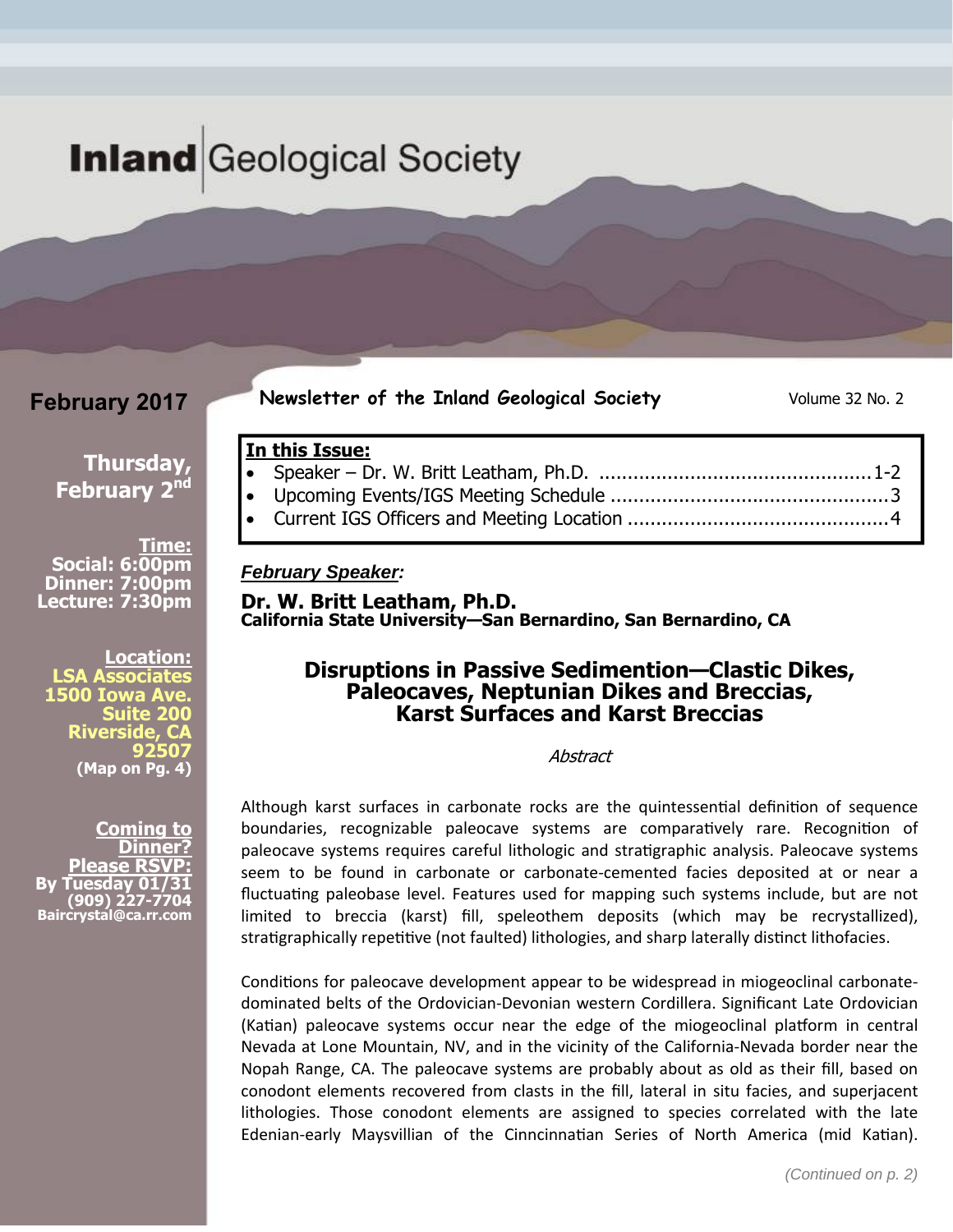*Abstract: (Continued from p. 1)* 

Surprisingly at both localities, the paleocaves are associated with deposits that are stratigraphically above the Sauk‐Tippecanoe Sequence boundary of Sloss (1963), which is probably just below the contact of the subjacent Eureka Quartzite and the superposed Ely Springs Dolomite in the Basin and Range.

At Lone Mountain, the paleocave system is elongate, and its base is in the upper Antelope Valley Limestone. The fill of the system includes quartz sand and quartzite clasts from the Eureka Quartzite, and dark dolostone clasts of the Ely Springs. Without careful stratigraphic, paleontological, and lithologic analysis, the paleocave would be identified in the field as a mountain front normal fault.

At Silica Quarry in the southern Arrow Canyon Range, NV, about 10 meters of intensely karsted, light‐gray, cryptalgal Sevy Dolomite occurs below the overlying Lippincott Member of the Lost Burro Formation and above the Silurian Laketown Dolomite. Caverns filled with angular dolostone clasts indicate post-Sevy, pre-Lippincott karstification that may be coeval with the Tippencanoe-Kaskaskia sequence boundary, which may be the culprit for the great Redwall/Temple Butte-Muav Limestone unconformity in the Grand Canyon to the south.

New discoveries of clastic dikes at the classic trilobite locality in the Latham Shale also indicate either volumetric changes associated with clay-rich sedimentation or potential seismic activity in the Early Cambrian.

#### *Biography:*

For several decades, W.B. Leatham has been involved with field and laboratory analyses focused on defining the geostratigraphic history of our planetary home. Those studies range from the Caribbean/Bahamas/Antilles, to Australia, to the South Pacific, to Mexico, to Europe, to both the continental margin of the western Iapetus and the "western" Cordillera; to the North American epicontinental seaways; and to large and small lacustrine, fluvial, and pedogenic sediments of the western United States. He is local learning facilitator for science and philosophy, and estimates having interfaced with over 15000 students at several institutions of higher learning. Courses "taught" include both general education (introductory geology, historical geology, environmental geology, oceanography, Earth science for educators) as well as advanced Earth science topics (including clastic and carbonate sedimentology, sedimentary petrology, stratigraphy, paleontology, biostratigraphy, and the history of science), and graduate‐level STEM workshops and courses. He is also been the advisor on a plethora of student research projects. Dr. Leatham has a couple of degrees including a diploma from Bonneville High School, Utah

**STUDENTS! Several scholarship and internship opportunities are currently available.**  Some of the deadlines are very close, so check these out immediately!

**Scholarships** 

AEG Foundation: www.aegfoundation.org (February 1st deadline!)

Internships

UNAVCO: http://www.unavco.org/education/student-opportunities/student-opportunities.html (February 1st and February 15th deadlines!)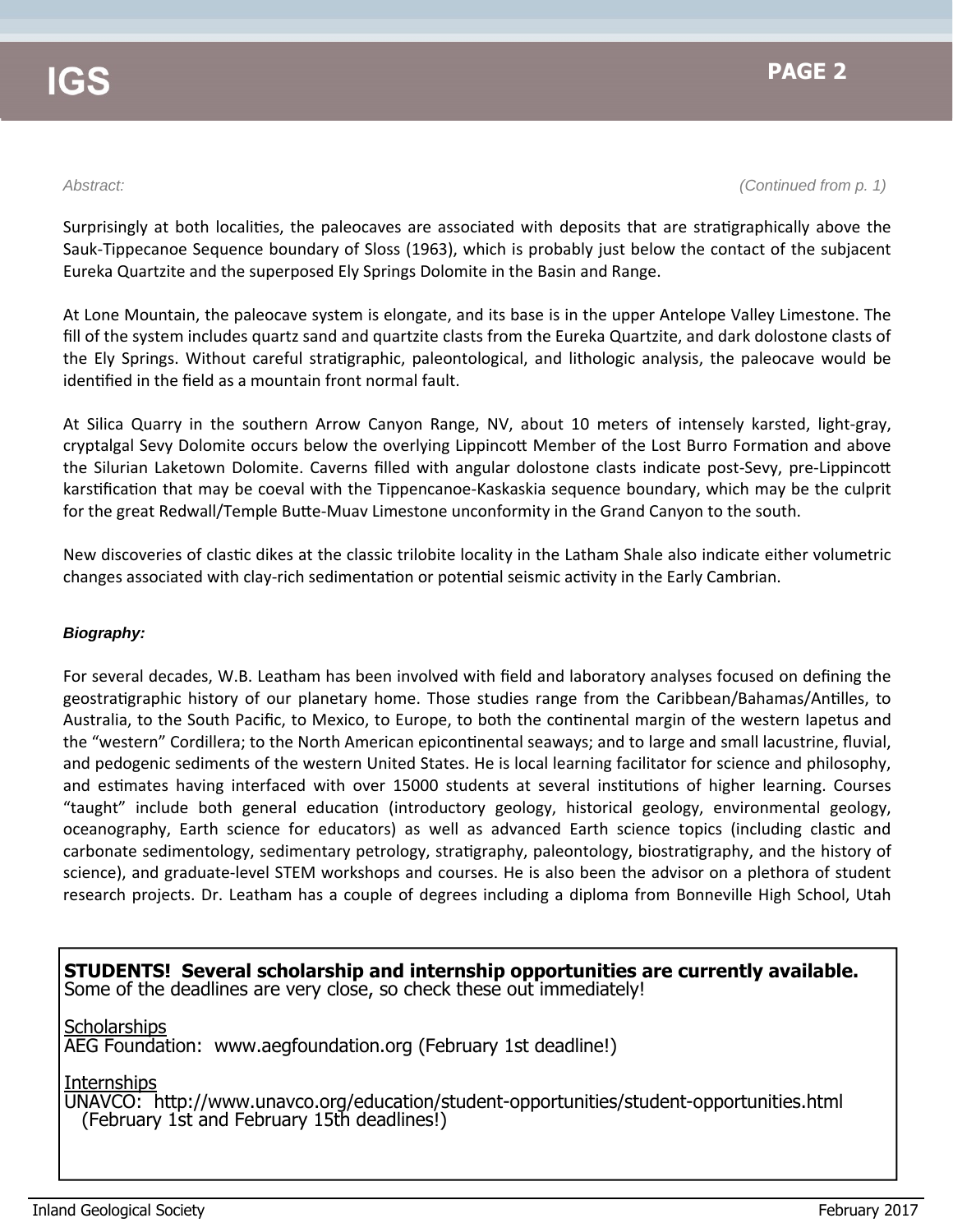# **Upcoming Meetings/Events**

### **Inland Geological Society Meetings**

#### **March 2, 2017 (Thursday)**

Ed Hernandez, P.E. Project X Corrosion Engineering TBD

### **April 6, 2017 (Thursday)**

Claudia Faunt, Ph.D., P.E. USGS / David Keith Todd Lecturer Water Availability and Sustainability in California's Central Valley: Past, Present,<br>and Future Joint meeting with Groundwater Resources

Association (GRA)

### **AEG—So. California Section Meeting**



The next AEG-SoCal Chapter meeting will be held Wednesday, February 15th, venue TBA. Mr. Steve Miller of Jensen Precast will discuss Large Precast Retaining Structures and Sound Walls. For more info., visit www.aegsc.org.

### **AEG—Inland Empire Section Meeting**



The February meeting for AEG-IES has not been announced yet. For more info., visit www.aegsc.org/chapters/ inlandempire/.

#### **South Coast Geological Society Meeting**



Join SCGS on **February 6, 2017, 6:00-9:00 pm** at the DoubleTree Club Hotel in Santa Ana, CA. We are hosting Greg K. Johnson, PG, CEG, of the Los Angeles County Department of Public Works. Greg Johnson will talk

about his topic titled "Pacoima Dam, Los Angeles County, California." For more info., visit their website at www.southcoastgeo.org.

### **Rock & Gem Shows—Various locations**

Various rock and mineral shows will be throughout So. California. To find one near you, visit www.rockngem.com, then select the Show Dates tab.

### **San Diego Assoc. of Geologists Meeting**



The next SDAG meeting will be held on Wednesday, February 15th, at the Marina Village Conference Center, San Diego. Geoff Cromwell, Scott Rugh, and Wes Danskin (USGS) Will be speaking on "Using Well Data to create 3D Geologic Model of SD-Tijuana Area". For more info, visit their website at www.sandiegogeologists.org.

#### **Los Angeles Basin Geological Society Meeting**



The February meeting hasn't been posted online, but is typically the 4th Thursday of the month. For more info., visit their website at www.labgs.org.

#### **Annual Desert Symposium**

The Annual Desert Symposium, hosted by the California State University Desert Studies Center, is scheduled for April  $14-17^{\text{th}}$ . This year's field trip theme is the Eastern California Shear Zone: Changes in Latitude, Changes in Altitude. For more information and registration forms, visit http://nsm.fullerton.edu/dsc/desertstudies-additional-info.

# **Get Your IGS Coffee Mug!**

IGS will now be selling IGS coffee mugs at the monthly meetings. They will be on sale for \$10.